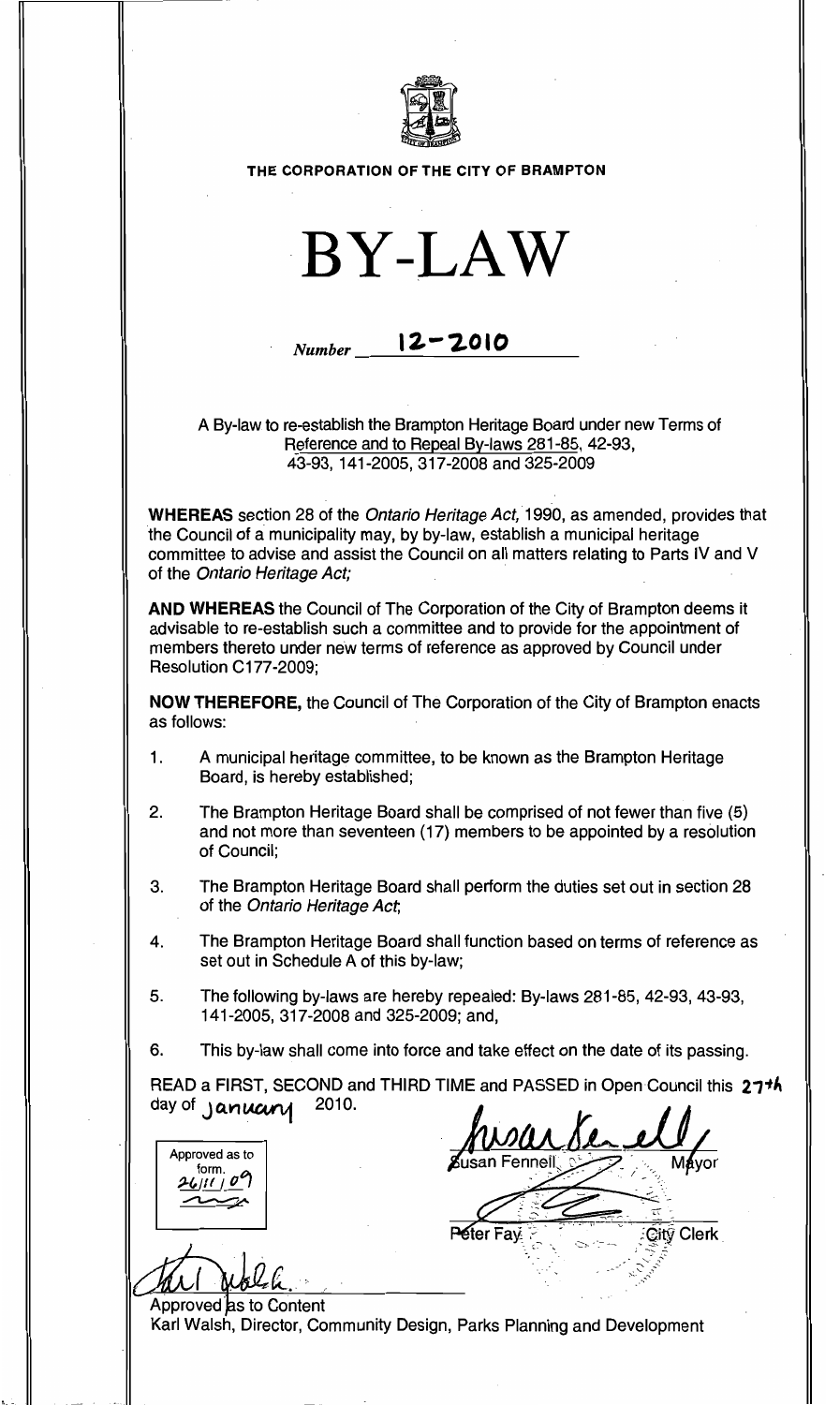## Terms of Reference of the Brampton Heritage Board

- 1. Mission: The mission of the Brampton Heritage Board is to advise City Council on the identification, conservation and promotion of resources that are identified as being of cultural heritage value or interest. These resources include: buildings, sites, certain streetscapes and districts, cemeteries, cultural landscapes and any other real property that can be designated under Parts IV and V of the Ontario Heritage Act.
- 2. Strategic Goals: The City of Brampton recognizes that heritage conservation is a public interest. It is committed to the conservation of significant cultural heritage resources, City-wide, through: a) identification, documentation and resource management; b) promoting and ensuring responsible stewardship and conservation practises; c) promoting public awareness and enjoyment of these resources; and d) ensuring that wise land use management policies and practises are observed and followed with appropriate due diligence by all relevant parties and stakeholders.
- 3. Strategic Outcomes: The City of Brampton has developed a comprehensive Heritage Program and work plan, which coordinates several initiatives used to identify, preserve and enhance the cultural heritage resources in this City and the mission of the Brampton Heritage Board. City staff manages the heritage projects and services that support the Heritage Program and work plans. The Region of Peel, the Brampton Historical Society and other agencies, are partners in these efforts.
- 4. Strategic Alignment: Brampton Heritage Board activities are guided by the goals, objectives and policies of Brampton's Strategic Plan (Six Pillars); cultural heritage policies as outlined in the Official Plan and the Ontario Heritage Act. A member of City Council sits on the Board.
- 5. General Responsibilities: The Brampton Heritage Board shall:
	- advise City Council within its capacity as a municipal heritage committee under the provisions of the Ontario Heritage Act,
	- recommend to City Council properties for designation under Parts IV and V of the Ontario Heritage Act;
	- recommend to City Council properties for listing within the Municipal Register of Cultural Heritage Resources;
	- make recommendations to City Council on the potential heritage impacts pertaining to heritage permit applications under Parts IV and V of the Ontario Heritage Act;
	- advise City Council on the potential heritage impacts pertaining to land use planning initiatives, proposed plans of subdivision, demolition permits, site plan approvals, environmental assessments, heritage impact assessments, public works, and the like, where any known or potentially significant cultural heritage resource may be present;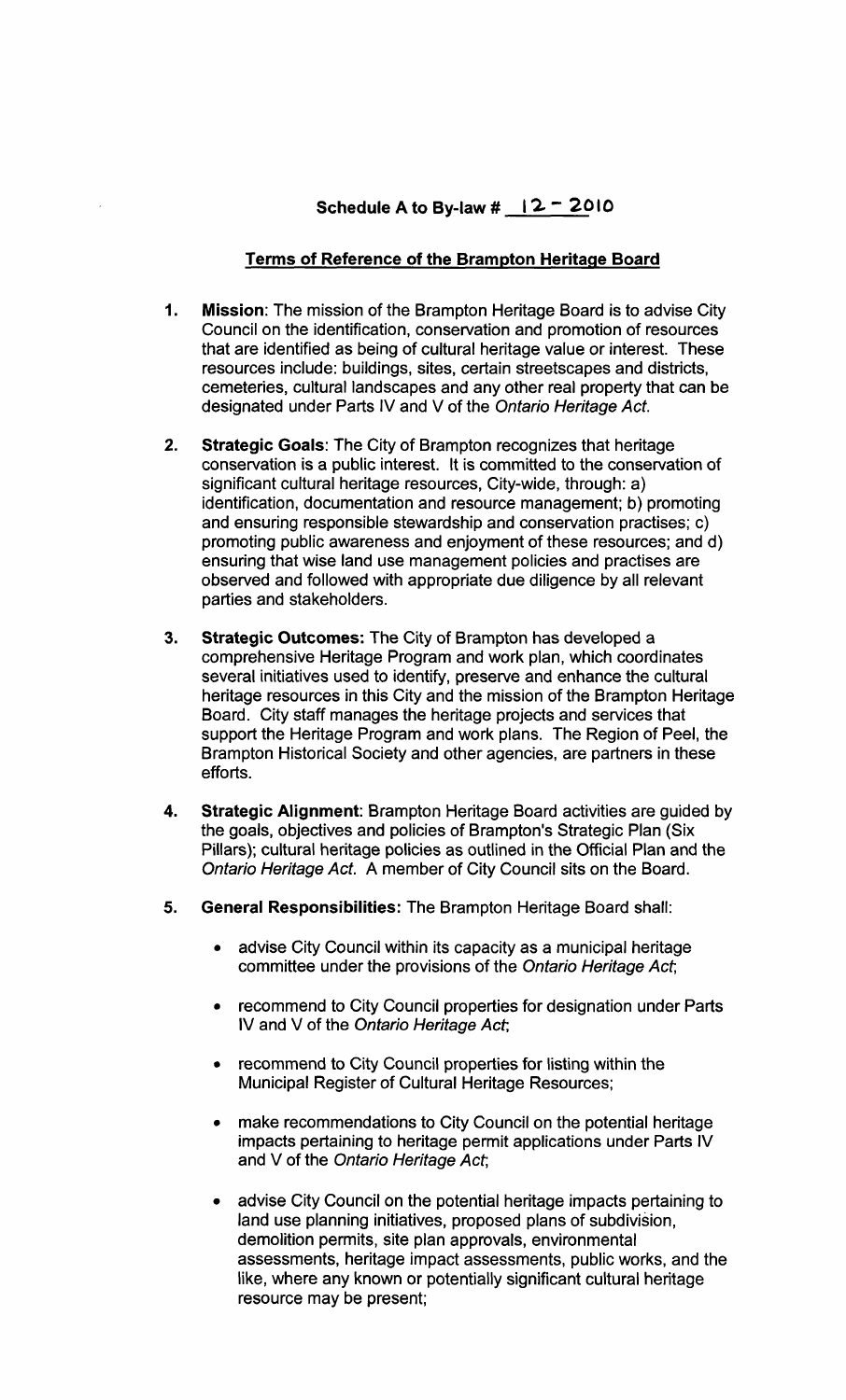- advise City Council on the identification, evaluation and conservation of built heritage properties, landscapes, districts and areas;
- advise City Council on current heritage conservation legislation as well as available funding sources;
- assist City Council in the preparation of municipal by-laws and policies to conserve heritage properties and areas;
- advise City Council in the preparation of criteria and approval of applications submitted for financial incentives to assist with the care and conservation of resources designated under Parts IV and V of the Ontario Heritage Act;
- work with City staff to implement City Council approved programs and activities within the Heritage Program;
- work with the public to increase public awareness and knowledge of heritage conservation issues related to cultural heritage.
- 6. Sub-Committees: The Brampton Heritage Board may, from time to time, choose to establish sub-committees or ad hoc committees to deliberate on specific issues and to review, in detail, matters related directly to the mission of the Brampton Heritage Board.

Sub-committees may draft motions and propose action items for the consideration of the Brampton Heritage Board. All recommendations of the Brampton Heritage Board are subject to City Council approval through the Planning, Design and Development Committee.

Meetings of all Brampton Heritage Board sub-committees are subject to the same rules of conduct and procedure as Brampton Heritage Board meetings. Members of the general public are open to attend meetings of sub-committees.

- 7. Board Member Expertise: Members of the Brampton Heritage Board shall be selected on the basis of their demonstrated interest, knowledge and expertise in heritage conservation. To be eligible to sit on the Board, a candidate must be a qualified elector (a resident of the City of Brampton, a Canadian citizen and 18 years of age or older).
- 8. Appointment Process: The process for choosing membership or replacing vacancies for the Brampton Heritage Board will follow the approved Procedure for Citizen Appointments to Committees. The City Clerk shall coordinate the selection process.
- 9. Staff Resources: The Brampton Heritage Board shall be supported by staff of the Planning, Design and Development Department and the Corporate Services Department.
- 10. Term: The term of office is concurrent with the term of City Council, unless Council decides otherwise.
- 11. Quorum: Standard rules of quorum shall apply. Quorum for a full meeting will be 50% of the current membership, plus one.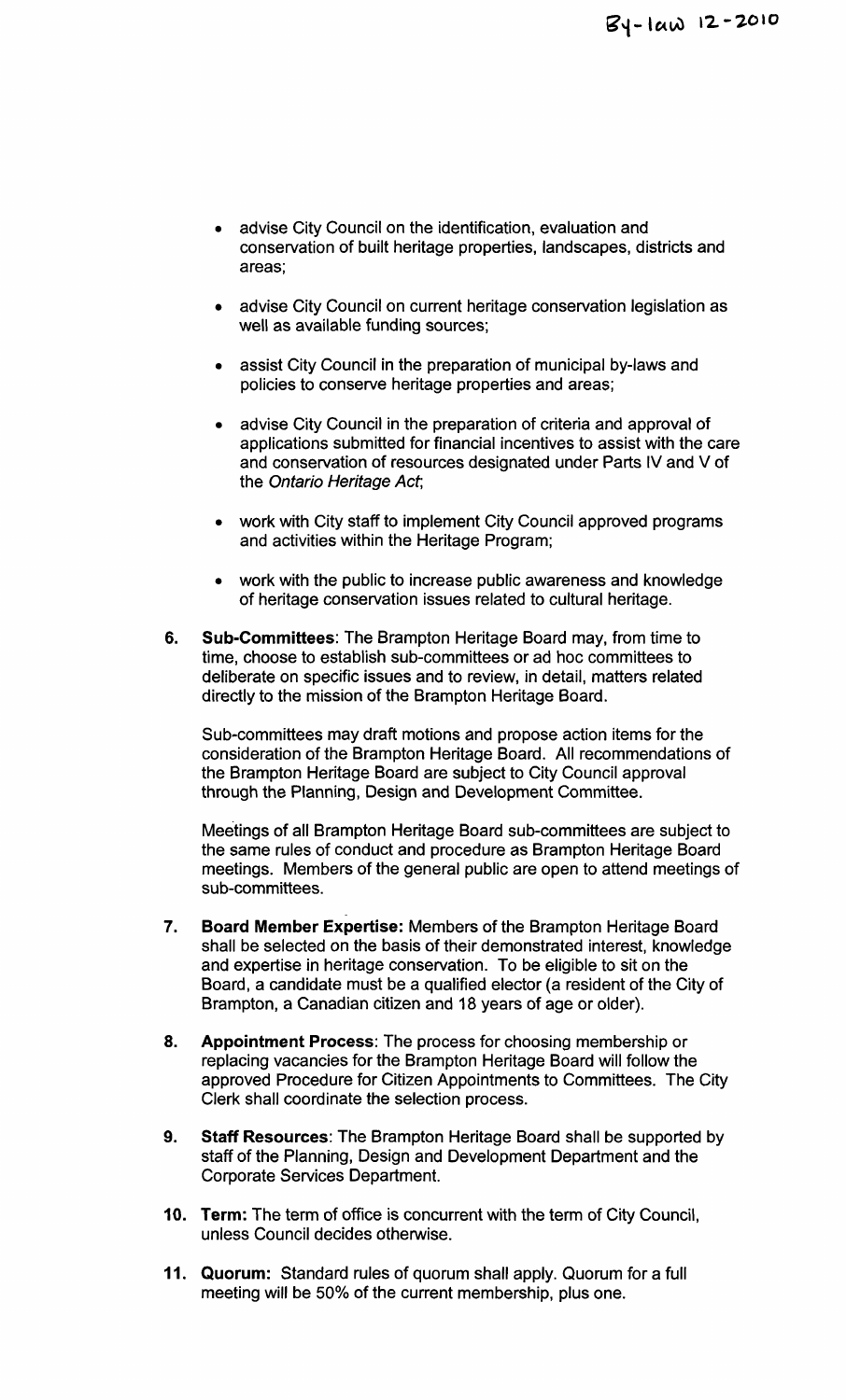- 12. Meeting Frequency: The Board meets at City Hall on the third Tuesday of every month at 7:00 pm, unless decided otherwise.
- 13. Reporting Authority: The Brampton Heritage Board shall report through the Planning, Design and Development Committee (PDD) to City Council. With regard to certain complex or potentially contentious issues, Brampton Heritage Board recommendations shall be put forward through a staff recommendation report so that background, context and any impacts on staff resources, or any budget implications can be framed and so that the positions of the Brampton Heritage Board and City staff can be fully articulated.

The Brampton Heritage Board may make formal delegations before Planning, DeSign and Development Committee following submission of related staff recommendation reports to that body.

Other more routine recommendations may be put before Planning, Design and Development Committee through the minutes of the regular meetings of the Brampton Heritage Board.

The Brampton Heritage Board and its sub-committees do not have decision-making authority. The Board serves an advisory, consultative role only. The lead department for the Brampton Heritage Board shall be the Planning, Design and Development Department.

- 14. Workplans and Annual Reports: The Brampton Heritage Board must report annually to City Council through the Planning, Design and Development Committee on the activities of the Board in the current year and on the Board's work plan for the following year.
- 15. Meeting Administration and Procedures: An agenda shall be prepared for each meeting and distributed prior to the meeting. Each meeting shall be followed with minutes and correspondence. The City Clerk's Office shall provide legislative services. The Brampton Heritage Board shall follow the Council Procedure By-law, as it applies to the Board's business and meetings.
- 16. Financing: Members of the Brampton Heritage Board will not receive remuneration for their involvement in the Brampton Heritage Board. However, members will be compensated for approved expenses incurred as a result of Heritage Board responsibilities in accordance with City policies.
- 17. Budgetary Considerations: The Brampton Heritage Board does not have an established budget. All expenditures are budgeted through the current-year Planning, Design and Development departmental budget for Heritage Program matters. Financial support for the Heritage Program will be reviewed annually as part of the City budget review process.
- 18. Current Budget Expenditure Pre-Approval Process: From time to time, Brampton Heritage Board members may submit ad hoc or previously un-funded requests for project expenditures to be drawn from the current-year Planning, Design and Development departmental budget for Heritage Program matters.

All proposed expenditures must be fully compatible with the scope and purpose of the City's Heritage Program and with the mission of the Brampton Heritage Board.